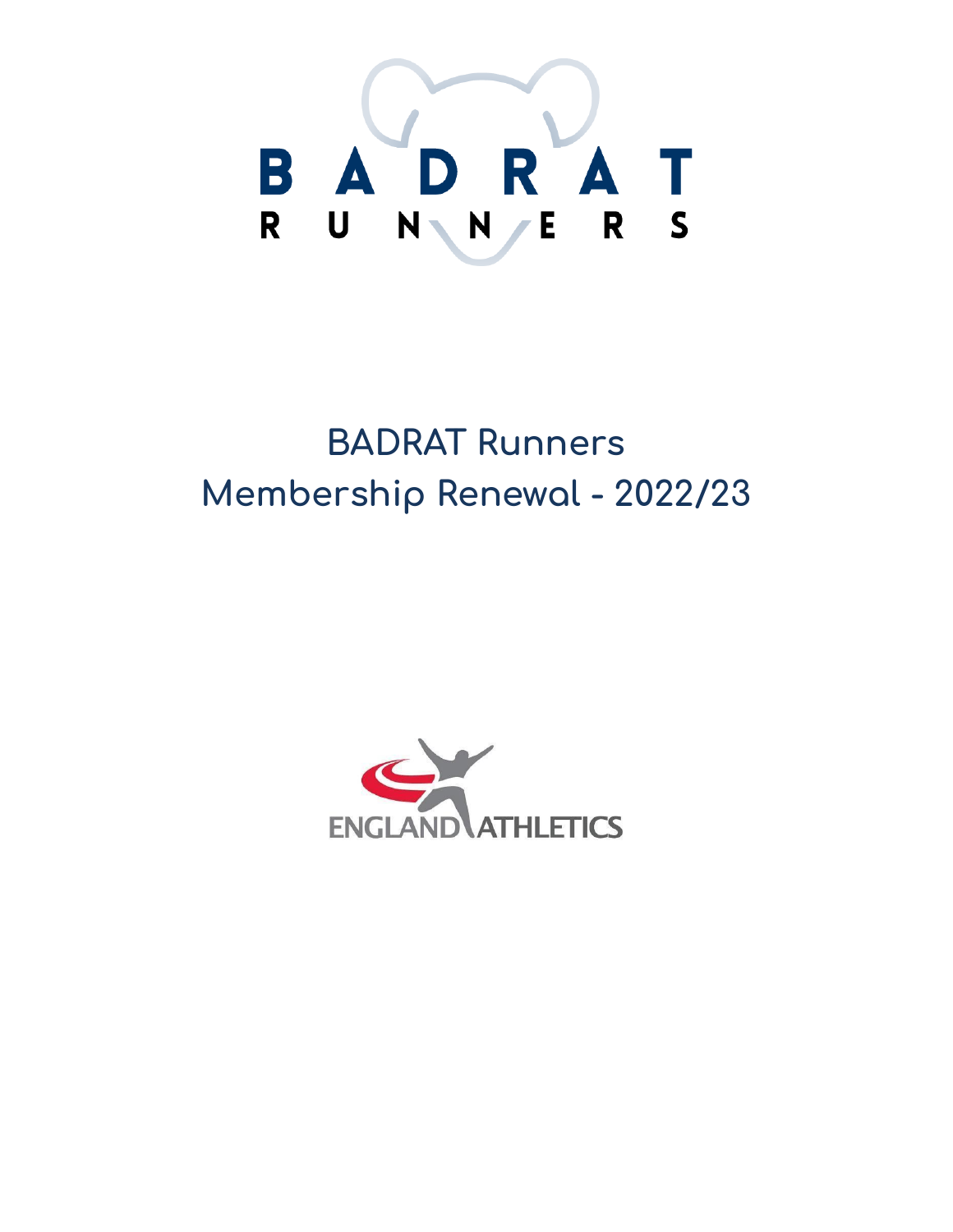# B  $\mathsf{R}$

Thank you for considering renewing your BADRAT Runners membership. We would love to have you along with us for another awesome and exciting year for the club!

We just want to ensure that your details and contact info are correct, therefore please complete your name, email and update if there are any changes to your phone/home address and return via email to **membership@badrat.club**.

#### **Section A : Your Details**

| Title *      |  |
|--------------|--|
| First name*  |  |
| Surname*     |  |
| Email *      |  |
| Phone Number |  |
| Address      |  |
| Post Code    |  |

\* denotes a mandatory field

### **Section C: Medical Information**

If any important medical information relating to you has changed, that our run leads should be aware of (e.g. epilepsy, asthma, diabetes, allergies etc.) please let us know below.

**Please do not leave blank** – if there is no information please write 'None'

## **Section D: Emergency Contact Details**

If your emergency contact details have changed, please update below:

| Emergency contact name:          |  |
|----------------------------------|--|
| <b>Emergency contact number:</b> |  |